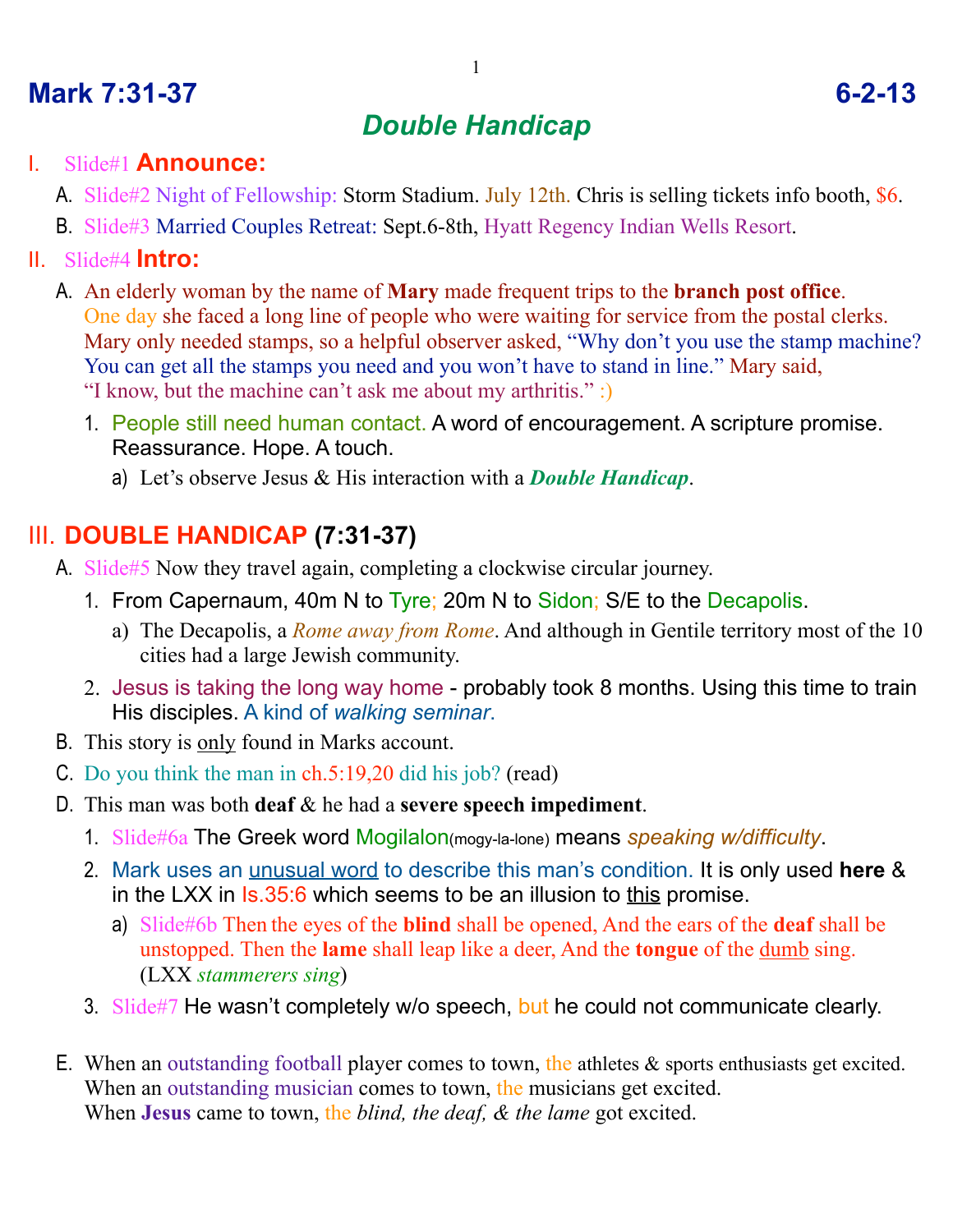- 1. If you want to be like Jesus, make sure you spend time with people who are physically or spiritually handicapped. Thats **always** where Jesus was.
	- a) I thank our Children's Church staff for seeing the importance of Special Needs classes. FYI - There are 2, during 2nd service. 1 for children, 1 for youth & adults.
	- b) I thank Teri Schroeder, Christianne & Caitlynn for serving in those classes.
- F. Modern medicine/science is making a lot of progress in helping people who have different handicaps/disabilities. The ability to **hear** with hearing aids. **See** with glasses.
	- 1. Slide#8 In the last olympics we were impressed to watch Oscar Pistorius, the South African sprinter, because of the invention of the *Cheetahs*, the blade running biomechanics.
	- 2. It seems the medical community is finally catching up with Jesus in what He did 2000 yrs ago. :)
- G. Slide#9 Here's what I was fascinated with…**HOW** Jesus deals with this man.
	- 1. Jesus shows us here...each person is **special** & deserves a **unique approach**. :)
		- a) Difficult for you & I who have grown up to deal with *numbers, groups, races, stereotypes*
		- b) **We** classify people into *groups*. **Jesus** saw each person as an *individual*.
	- 2. Jesus begins to speak to him in a language that this deaf man could "*hear*".
		- a) Jesus uses sign language  $&$  symbolic acts.
	- 3. At 1st His actions seem almost disgusting(*spittle*) but in fact it was Jesus' beautiful way of *entering this man's world*.
	- 4. He recognizes this deaf culture & communicates to him in a kind of *sign language*.
		- a) Slide#10,11 You've heard of **ASL** This is **SSL** *(Savior Sign Language)*
	- 5. Slide#12 Let me speak a word on *Contexualization*.
		- a) *Con*(together) + *Texere*(to weave) [weave together or Join by Weaving]
		- b) The Gospel **never changes**, yet it must be *contextualized* (or fitted/joined) to the culture, or to the individual that it is brought to.
		- c) How can you contextualize the gospel into the culture of our day?
		- d) How can you contextualize the gospel into someone you are witnessing to? (or desire to)
		- e) How can you contextualize the gospel into each of your children today?
			- (1) Let's watch how Jesus does exactly that with this man.
- H. Slide#13a Every touch  $&$  gesture has meaning: (I found 6)
	- 1. The **contact** of connection He took him aside maybe to give him the quiet careful attention he needed…away from the crowd.
		- a) Wow, the undivided attention of deity.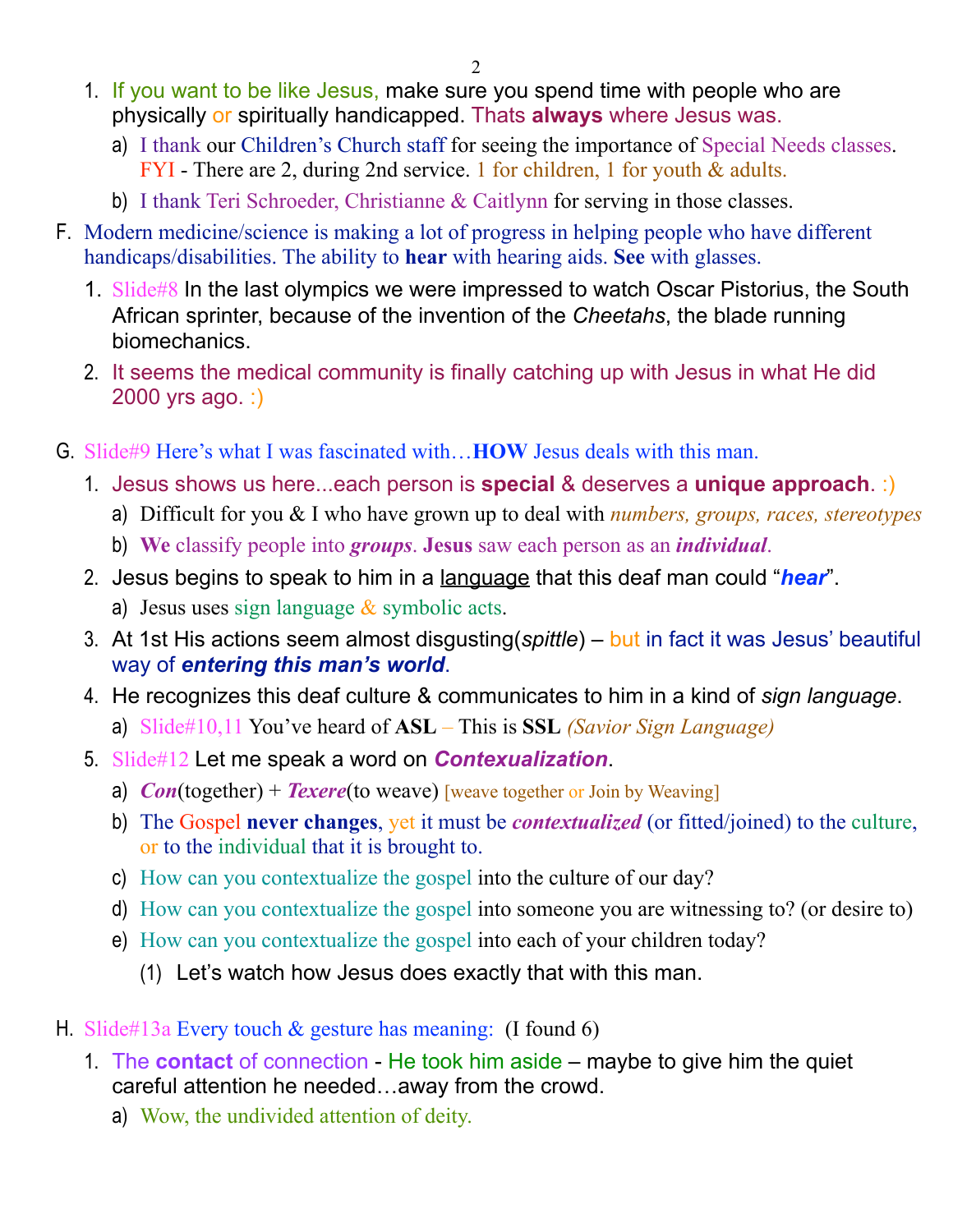- b) If you want to help people, touch them in their need. Get right down where they live.
- c) Shun your **shelter** mentality. Flee your **fortress** mentality. Yes we must be *insulated* as Christians, but not *isolated*. Insulation *then* infiltration.
- d) Remember what C.T.Studd said, "Some want to live within the sound of church or chapel bell; I want to run a rescue shop within a yard of hell."
- 2. Slide#13b The **touch** of wellness He put His fingers in his ears showing him **what** he was going to heal.
	- a) Many don't know Jesus invented the famed *Wet-Willy*.
- 3. Slide#13c The **contact** of the curative He touched his tongue again showing him **what** he was going to heal. (saliva was connected with healing in that day)
- 4. Slide#13d The **look** of communion He looked up to heaven to demonstrate where the healing is coming from. Prayer of dependence.
	- a) Just like He did before He raised Lazarus. *He lifted His eyes towards heaven*. Jn.11:41
- 5. Slide#13e The **groan** of emotion He sighed identifying with the man w/this inward groan, a compassionate response to his pain & sorrow.
	- a) Jesus' deep sigh brings healing balm, for it is the breath of compassion.
	- b) The sigh of **compassion** came right after...the look of **communion**.
		- (1) i.e. The closer we get to God the more aware we are of the needs of hurting people.
- 6. Slide#13f The **word** of consummation/complete He spoke commanding the healing.
	- a) Ephphatha (e-fa-THA') Aramaic word meaning, *be opened completely*.
		- (1) Ephphatha is easily lip-read by a deaf person.
	- b) Ephphatha was the first sound to penetrate the man's ears in years.
	- c) Slide#14blank He could now hear & speak plainly. And it was all because of Jesus.
- I. *Donald Grey Barnhouse*(Presb minister) in a radio sermon once asked this question: What would Philadelphia look like if Satan took over? Then he *conjectured*...If Satan took over Philadelphia, all of the bars would be closed; pornography banished; and pristine streets would be filled with tidy pedestrians who smiled at each other. There would be no swearing. The children would say, *yes sir* and *no ma'am*. & the churches would be full every Sunday where Christ is **not** preached.
	- 1. Here's what's scary, most people would be satisfied if our **city** and our **lives** and our **churches** looked just like that.
		- a) Jesus or no Jesus, we just want **to be safe**.
		- b) Jesus or no Jesus, we just want **our kids to turn out okay**.
		- c) Jesus or no Jesus, we just want **our marriage is to be easy**.
		- d) Jesus or no Jesus, we just want **to pay our bills**.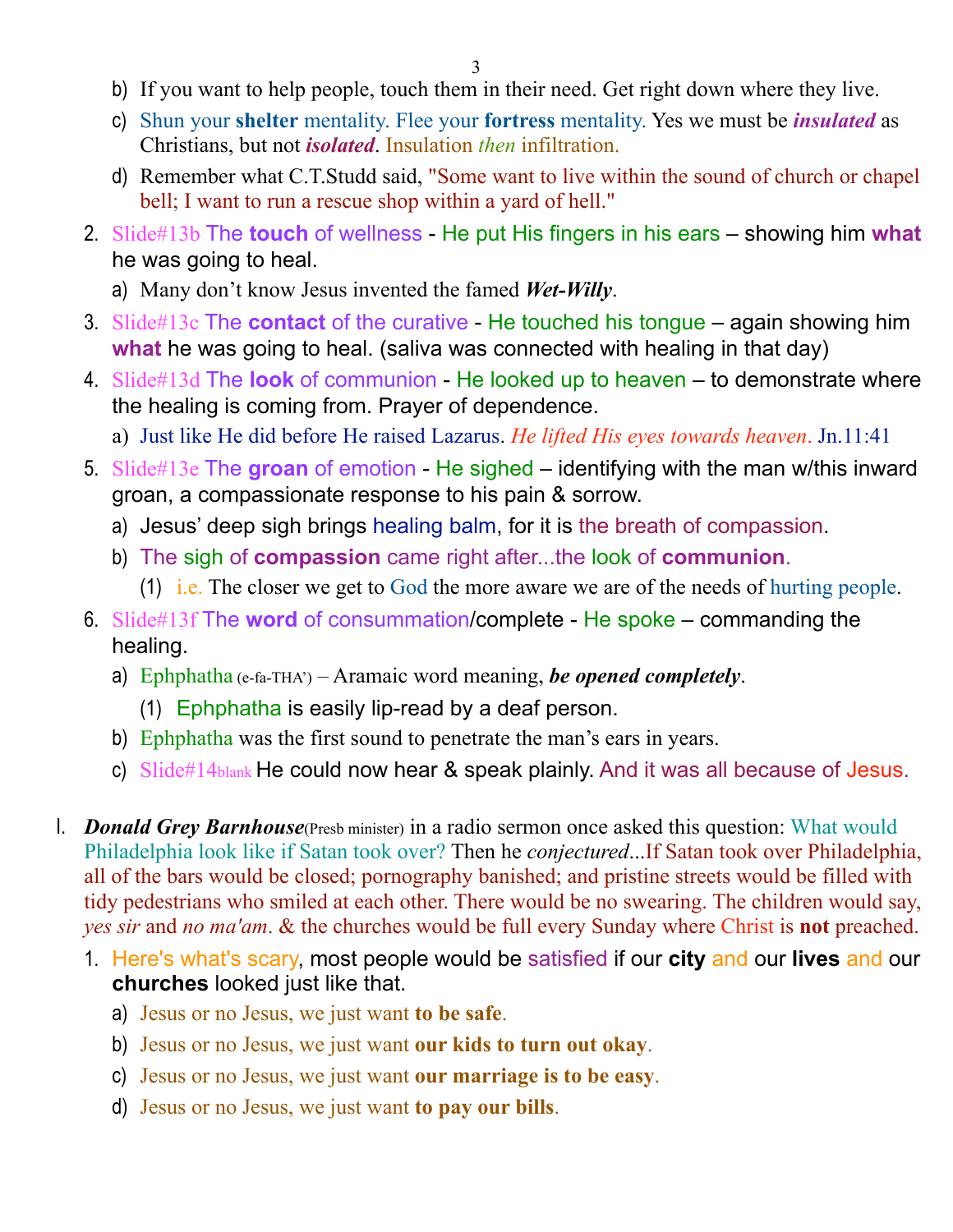- (1) No, we need **Jesus**. The **One** who can bring the dead to life. It is only **He** who can heal our *brokenness*.
- (2) See, Jesus speaks deaf. Jesus speaks mute. Jesus speaks alcoholic. Jesus speaks pot. Jesus speaks homosexuality. Jesus speaks adulterer. Jesus speaks liar. Jesus speaks porn addiction. Jesus speaks pride.
	- (a) Meaning, Jesus touches people directly *in* their need, *in* their brokenness.
	- (b) Jesus **fixes** people where they are **broken**. Where are you **broken**?
	- (c) Jesus **opens** people where they are **closed**. Where are you **closed**?
	- (d) Jesus **unclogs** people who are **jammed up**. Where are you **clogged**?
- (3) Because, that's what the *Gospel* is all about.
	- (a) Slide#15a Many still think Church is all about, *A good person, telling other good people, how to be a better people.* That's **not** what the bible teaches.
	- (b) Slide#15b Christianity is not *turning over a new leaf*; it's receiving a **new life**. Christianity is not *you must do*; it's **Jesus already did**.
- J. Slide#16 Tell no one He didn't want people to follow to him cuz he was a miracle worker/healer.
	- 1. This man must have found the injunction harder to obey than most. [I need to tell someone]
- K. Slide#17 (37) One man does one thing well; another does another thing well; but Jesus does **ALL things well**. - Here is a biography of *Jesus in miniature*.
	- 1. 6 words that can carry us into the *uncertain days* ahead. He has done **all** things well.
- L. Slide#18 I believe that all of these miracles in the **physical realm** are illustrations of what Jesus can do in the **spiritual realm**.
	- 1. You know one of these days **all** of these limitations are going to be removed.
	- 2. We even note that it will be before *heaven*...it will be during the **Millennial reign** of Christ on earth (see Is.35:1-6) **All** physical handicaps will be corrected.
	- 3. The **blind** will see. The **deaf** will hear. Those missing **legs** will be running, skipping, & jumping. Those confined to a **wheelchair** will be the ones jumping rope.
	- 4. If you have spiritual **blindness**, would you like to **see** the things of God? If you have spiritual **deafness**, would you like to **hear**/understand the Word of God? If you have spiritual **lameness**, would you like to **walk** with God?
		- a) To die in that condition is to be a *spiritually handicapped person*...for eternity.
- M. Slide#19 Before the Lord can use **us** He must…call us aside from this busy & distracting world; Then He must touch are ears to give us ears to hear Him; then & only then can He loose our tongues *that* we might speak His Praises & tell others about Him.
	- 1. Maybe this morning He's calling **you** aside. [The undivided attention of deity]